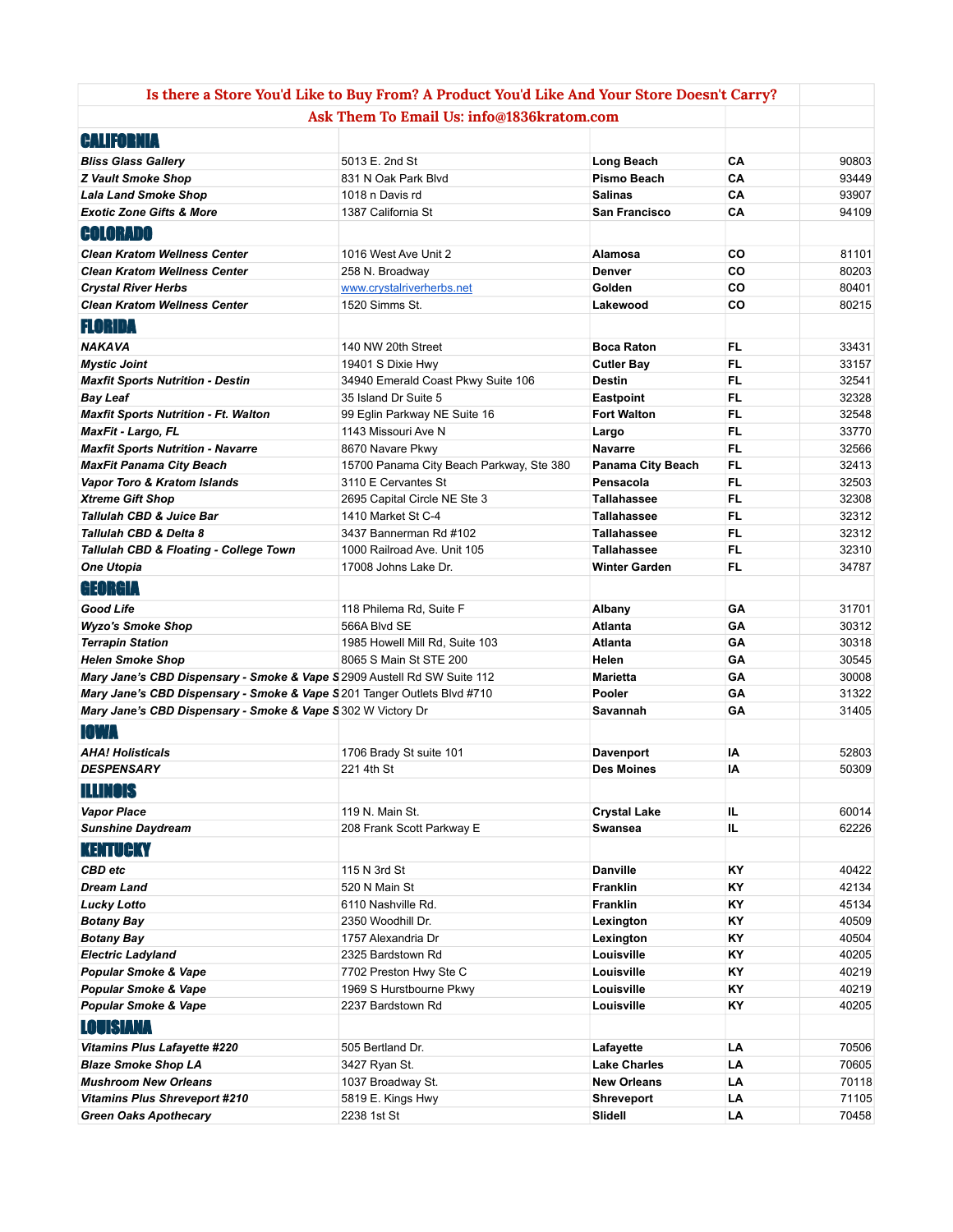| <b>MARYLAND</b>                                                   |                                                 |                               |                 |                |
|-------------------------------------------------------------------|-------------------------------------------------|-------------------------------|-----------------|----------------|
| <b>Vape Exchange Plus</b>                                         | 8145 Baltimore Ave                              | <b>College Park</b>           | <b>MD</b>       | 20740          |
| <b>The Steamery</b>                                               | 34 Main St.                                     | Reistertown                   | <b>MD</b>       | 21136          |
| <b>DC Vapor Wholesale</b>                                         | 687 Lofstrand Ln Unit H                         | Rockville                     | <b>MD</b>       | 20850          |
| Vape Ink and CBD                                                  | 765 Rockville Pike J                            | Rockville                     | <b>MD</b>       | 20852          |
| <b>MISSOURRI</b>                                                  |                                                 |                               |                 |                |
| <b>Kratom Plus CBD-Brentwood</b>                                  | 2554 South Brentwood                            | Brentwood                     | <b>MO</b>       | 63144          |
| Como Vapor                                                        | 601 Business Loop 70 West Suite 202             | Columbia                      | <b>MO</b>       | 65203          |
| Lit smoke shop                                                    | 1203 S Buckner Tarsney Rd, Suite C              | Grain Valley                  | MО              | 64029          |
| Lit smoke shop                                                    | 4803 Independence Ave                           | Kansas City                   | МO              | 64124          |
| Lit smoke shop                                                    | 7932 N Oak Trafficway # 201                     | <b>Kansas City</b>            | МO              | 64118          |
| <b>Sunshine Daydream</b>                                          | 1395 Bagnell Dam Blvd                           | <b>Lake Ozark</b>             | <b>MO</b>       | 65049          |
| <b>Sunshine Daydream</b>                                          | 1215 HWY K                                      | O'Fallon                      | MО              | 63366          |
| <b>Retro Active</b>                                               | 131 Triad Center West                           | O'Fallon                      | MО              | 63366          |
| Lit smoke shop                                                    | 139 N Belt Hwy Suite E                          | St. Joseph                    | МO              | 64506          |
| <b>Emporium Smoke Shop</b>                                        | 6254 Delmar Blvd                                | <b>St. Louis</b>              | <b>MO</b>       | 63130          |
| <b>Sunshine Daydream</b>                                          | 5501 S Lindbergh Blvd                           | St. Louis                     | <b>MO</b>       | 63123          |
| <b>Kratom Plus CBD-St. Louis</b><br><b>Coughing Cardinal</b>      | 3323 Lemay Ferry Rd<br>2131 Barrett Station Rd. | St. Louis<br><b>St. Louis</b> | <b>MO</b><br>МO | 63125<br>63131 |
| S.C. Tobacco                                                      | 3192 Telegraph Rd                               | <b>St. Louis</b>              | MО              | 63125          |
| <b>SOHA Smoke Shop</b>                                            | 3506 Hampton Ave                                | St. Louis                     | <b>MO</b>       | 63139          |
| <b>Smoke Smart</b>                                                | 4875 Mexico Rd                                  | <b>St. Peters</b>             | МO              | 63376          |
| <b>Greatest Shop Ever</b>                                         | 4144 Ehlmann Rd.                                | <b>St. Peters</b>             | <b>MO</b>       | 63376          |
| <b>MISSISSIPPI</b>                                                |                                                 |                               |                 |                |
|                                                                   | 375 Tegarden Rd                                 | Gulfport                      | <b>MS</b>       | 39507          |
| <b>Black Label Exchange</b><br><b>Kiln Tobacco Shop</b>           | 17343 A Hwy 603                                 | Kiln                          | <b>MS</b>       | 39556          |
|                                                                   |                                                 |                               |                 |                |
| NEBRASKA                                                          |                                                 |                               |                 |                |
| Harry's Smoke & Vapor                                             | 238 N. 114th St                                 | Omaha                         | <b>NE</b>       | 68154          |
| <b>NEW JERSEY</b>                                                 |                                                 |                               |                 |                |
| <b>Darth Vapor</b>                                                | 50 NJ-10                                        | <b>East Hanover</b>           | <b>NJ</b>       | 7936           |
| <b>Outta Control</b>                                              | 227 W. Front St                                 | Keyport                       | <b>NJ</b>       | 7735           |
| <b>Legal Herbal Shop</b>                                          | www.legalherbalshop.com                         | <b>Ventnor City</b>           | <b>NJ</b>       | 8406           |
| <b>NEW MEXICO</b>                                                 |                                                 |                               |                 |                |
| <b>DJ Vapor</b>                                                   | 502 W Texas Ave Suite C                         | Artesia                       | <b>NM</b>       | 88210          |
| <b>NEW YORK</b>                                                   |                                                 |                               |                 |                |
| <b>Darth Vapor</b>                                                | 580 Route 303                                   | <b>Blauvelt</b>               | NΥ              | 10913          |
| <b>NORTH CAROLINA</b>                                             |                                                 |                               |                 |                |
| Flowland                                                          | 1200 N Sandhills Blvd Suite A                   | Aberdeen                      | <b>NC</b>       | 28315          |
| <b>Just Like That Smoke Shop</b>                                  | 426 Haywood Road                                | Asheveille                    | <b>NC</b>       | 28806          |
| Mary Jane's CBD Dispensary - Smoke & Vape S 582 Hendersonville Rd |                                                 | Asheville                     | <b>NC</b>       | 28803          |
| <b>Buddhas Bazaar</b>                                             | 9124 S Tryon St Suite F                         | Charlotte                     | <b>NC</b>       | 28273          |
| <b>Creek Smoke Shop</b>                                           | 602 W Sugar Creek Rd                            | Charlotte                     | <b>NC</b>       | 28213          |
| <b>Crowntown Cannabis Charlotte</b>                               | 2419 Central Ave                                | Charlotte                     | <b>NC</b>       | 28205          |
| <b>Infinity's End</b>                                             | 7308-A E Independence Blvd                      | Charlotte                     | <b>NC</b>       | 28227          |
| Infinity's End                                                    | 8640 University City Blvd                       | Charlotte                     | <b>NC</b>       | 28213          |
| Infinity's End                                                    | 1500-B West Morehead St                         | Charlotte                     | <b>NC</b>       | 28208          |
| <b>Infinity's End</b>                                             | 5119-A South Blvd                               | Charlotte                     | <b>NC</b>       | 28217          |
| <b>Crowntown Cannabis</b>                                         | 119 Country Club Dr NE                          | Concord                       | <b>NC</b>       | 28025          |
| <b>Buddhas Bazaar</b>                                             | 4027 E Franklin Blvd                            | Gastonia                      | <b>NC</b>       | 28056          |
| <b>Buddhas Bazaar</b>                                             | 5880 US-74 #201                                 | <b>Indian Trail</b>           | <b>NC</b>       | 28079          |
| Vape Air                                                          | 940 Old US Hwy 1                                | <b>Southern Pines</b>         | <b>NC</b>       | 28387          |
| <b>Just Like That Smoke Shop</b>                                  | 10 Garrison Branch Rd. Ste 3                    | Weaverville                   | ΝC              | 28787          |
| <b>Just Like That Smoke Shop</b>                                  | 285 N Main St 7 Tri City Plaza                  | Weaverville                   | <b>NC</b>       | 28787          |
| OHIO                                                              |                                                 |                               |                 |                |
| <b>Quonset Hut</b>                                                | 3775 Cleveland Ave NW                           | Canton                        | OH              | 44709          |
| <b>Eastgate Smoke Shop</b>                                        | 775 Eastgate S Dr B                             | Cincinnati                    | OH              | 45245          |
| <b>The Cupboard</b>                                               | 2613 Short Vine S                               | Cincinatti                    | OH              | 45219          |
| <b>Lockbourne Smoke Shop</b>                                      | 1730 Lockbourne Rd # B                          | Columbus                      | OH              | 43207          |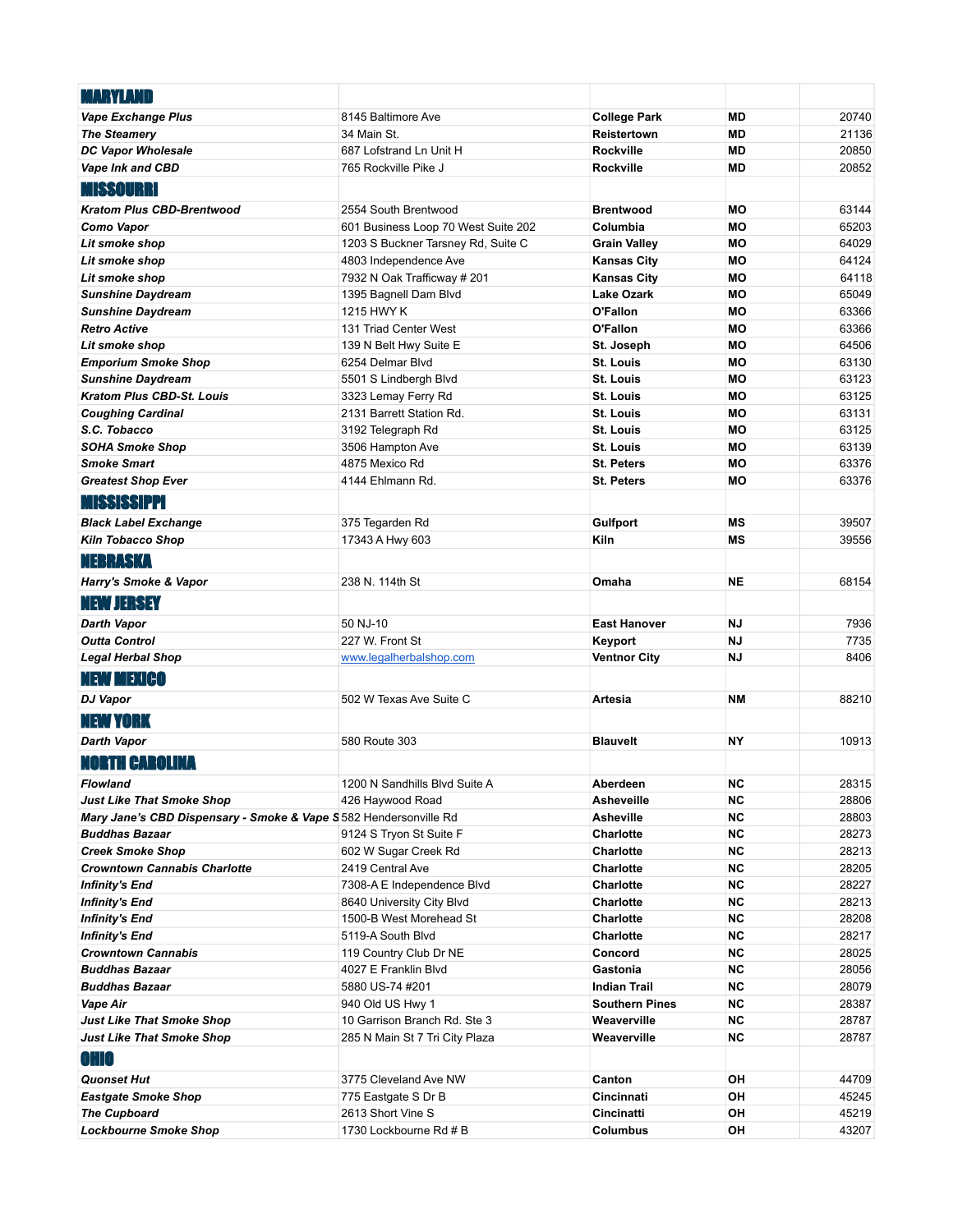| <b>Smoke Spot</b>                           | 1030 S Smithville Rd                 | Dayton                 | OH        | 45403 |
|---------------------------------------------|--------------------------------------|------------------------|-----------|-------|
| <b>Washington Square Shell</b>              | 6001 Far Hills Ave                   | Dayton                 | OH        | 45459 |
| <b>Washington Square Shell</b>              | 3960 Far Hills Ave                   | Dayton                 | OH        | 45429 |
| <b>Party Place At Georgetown</b>            | 485 Home St                          | Georgetown             | OH        | 45121 |
| <b>R&amp;B Beer and Tobacco</b><br>Junction | 691 Harry Sauner Rd                  | <b>Hillsboro</b>       | OH        | 45133 |
| OKLAHOMA                                    |                                      |                        |           |       |
| <b>Herban Alternatives</b>                  | 2221 S. Air Depot                    | <b>MWC</b>             | OK        | 73110 |
| Vape Head                                   | 1720 24th Ave SW                     | <b>Norman</b>          | OK        | 73072 |
| Vape Head                                   | 2321 N. Portland Ave                 | <b>Oklahoma City</b>   | OK        | 73107 |
| Ziggy's +                                   | 924 S.W. 59th St                     | <b>Oklahoma City</b>   | OK        | 73109 |
| $Ziggy's +$                                 | 2016 N MacArthur Blvd                | <b>Oklahoma City</b>   | OK        | 73142 |
| <b>NAMAH Naturals</b>                       | 1819 N. Harrison St. Ste 1           | <b>Shawnee</b>         | OK        | 74804 |
| <b>OREGON</b>                               |                                      |                        |           |       |
| <b>Clean Kratom Wellness Center</b>         | 3029 SE Division Street              | Portland               | <b>OR</b> | 97202 |
| <b>SOUTH CAROLINA</b>                       |                                      |                        |           |       |
| <b>Crowntown Cannabis at Five Points</b>    | 610 Harden St                        | Columbia               | SC        | 29205 |
| <b>Buddhas Bazaar</b>                       | 4080 Charlotte Hwy                   | Lake Wylie             | <b>NC</b> | 29710 |
| <b>Buddhas Bazaar</b>                       | 2349 Cherry Rd Suite 37              | <b>Rock Hill</b>       | <b>NC</b> | 29732 |
|                                             |                                      |                        |           |       |
| <b>TENNESSEE</b>                            |                                      |                        |           |       |
|                                             | 2766 Wilma Rudolph Blvd              |                        |           |       |
| <b>Nutrition Faktory</b>                    | Suite B                              | <b>Clarksville</b>     | ΤN        | 37040 |
| Cann-I-Help Co                              | 142 West Ave.                        | <b>Crossville</b>      | <b>TN</b> | 38555 |
| <b>Nutrition Faktory</b>                    | 202 Anderson Lane North<br>Suite 101 | Hendersonville         | ΤN        | 37075 |
| <b>Cigar Station</b>                        | 5075 Main St Suite A1                | Springhill             | <b>TN</b> | 37174 |
| Fireflyz Hemp & CBD                         | 180 Power Line Rd                    | Jamestown              | ΤN        | 38556 |
| <b>Nutrition Faktory</b>                    | 7048 Highway 70 South                | Nashville              | ΤN        | 37221 |
| Vape N CBDream                              | 411 Harding Place                    | Nashville              | <b>TN</b> | 37211 |
| <b>TEXAS</b>                                |                                      |                        |           |       |
| Illumina Day Spa                            | 500 Chestnut St Suite 815            | <b>Abilene</b>         | ТX        | 79602 |
| <b>Vitamins Plus Abilene #251</b>           | 2550 Barrow St.                      | <b>Abilene</b>         | <b>TX</b> | 79605 |
| Hazel Sky Smoke & Vape #7                   | 824 W Stacy Rd. #101                 | Allen                  | <b>TX</b> | 75013 |
| <b>Music Box Gift Shop</b>                  | 907 S. Madison St.                   | <b>Amarillo</b>        | TX        | 79101 |
| <b>Vitamins Plus Amarillo #230</b>          | 4210B SW 45th St.                    | <b>Amarillo</b>        | <b>TX</b> | 79109 |
| <b>Smokies House of Pipes - Arlington</b>   | 5740 SW Green Oaks Blvd              | Arlington              | <b>TX</b> | 76017 |
| <b>Smokin' Dragon Gifts</b>                 | 5975 S Cooper St #105                | Arlington              | ТX        | 76017 |
| <b>Whole Earth Gifts</b>                    | www.wholeearthgifts.com              | Arlington              | ТX        | 76003 |
| Hard 8 Vape                                 | 1816 N Cooper St                     | <b>Arlington</b>       | TX        | 76011 |
| <b>3D Smoke Shop ATX</b>                    | 6606 S. Congress                     | <b>Austin</b>          | TX        | 78745 |
| <b>American Shaman</b>                      | 9231 W Parmer LN Unit 102            | Austin                 | ТX        | 78717 |
| <b>ATX Wellness</b>                         | 3025 W. Anderson Ln.                 | <b>Austin</b>          | ТX        | 78757 |
| ATX1 Smoke & Vape-FKA Happy Hut             | 2801 Guadalupe St.                   | <b>Austin</b>          | ТX        | 78705 |
| <b>Big Tex Gym</b>                          | 1921 Cedar Bend Sr A 130             | Austin                 | TX        | 78758 |
| <b>Cosmic Cowboy</b>                        | 2207 S Congress Ave                  | <b>Austin</b>          | TX        | 78704 |
| <b>Cryo Body Works</b>                      | 3501 Hyridge Rd                      | <b>Austin</b>          | TX        | 78759 |
| <b>Dreamers</b>                             | 11302 June Dr.                       | <b>Austin</b>          | TX        | 78753 |
| <b>Mr. Nice Guys</b>                        | 13201 Pond Springs Rd #105A          | <b>Austin</b>          | ТX        | 78729 |
| <b>Precision Chiropractic</b>               | 9300 Hwy 290, Building A             | Austin                 | ТX        | 78736 |
| <b>Smoke ATX - Slaughter</b>                | 160 W Slaughter Lane STE 300         | <b>Austin</b>          | ТX        | 78748 |
| <b>Smoke ATX-Burnet</b>                     | 5310 Burnet Rd                       | <b>Austin</b>          | ТX        | 78756 |
| Smoke ATX-S. Lamar                          | 2300 S Lamar Blvd #101               | <b>Austin</b>          | ТX        | 78704 |
| <b>Smoker's Closet</b>                      | 1779 Wells Branch Pkwy #109          | <b>Austin</b>          | ТX        | 78728 |
| Smokeshop Boulevard                         | 12636 Research Blvd. Ste B104        | <b>Austin</b>          | ТX        | 78759 |
| <b>The Vapor Studio Austin</b>              | 11139 N. Interstate Hwy 35 #176      | Austin                 | ТX        | 78753 |
| <b>Trippiez Smoke Shop</b>                  | 13764 US Hwy 183, Ste 100            | <b>Austin</b>          | TX        | 78750 |
| <b>Woody's Country Store #1 South</b>       | 100 West FM 1628                     | <b>Austin</b>          | TX        | 78748 |
| <b>Woody's Country Store #3 Congress</b>    | 400 S Congress                       | <b>Austin</b>          | ТX        | 78704 |
| Smoke ET                                    | 180 S Dowlen Road                    | <b>Beaumont</b>        | ТX        | 77706 |
| <b>Half Pipe</b>                            | 6037 Weber Rd                        | <b>Chorpus Christi</b> | ТX        | 78413 |
| <b>Metroflex Gym</b>                        | 829 1/2 South Frazier St #3          | Conroe                 | TX        | 77301 |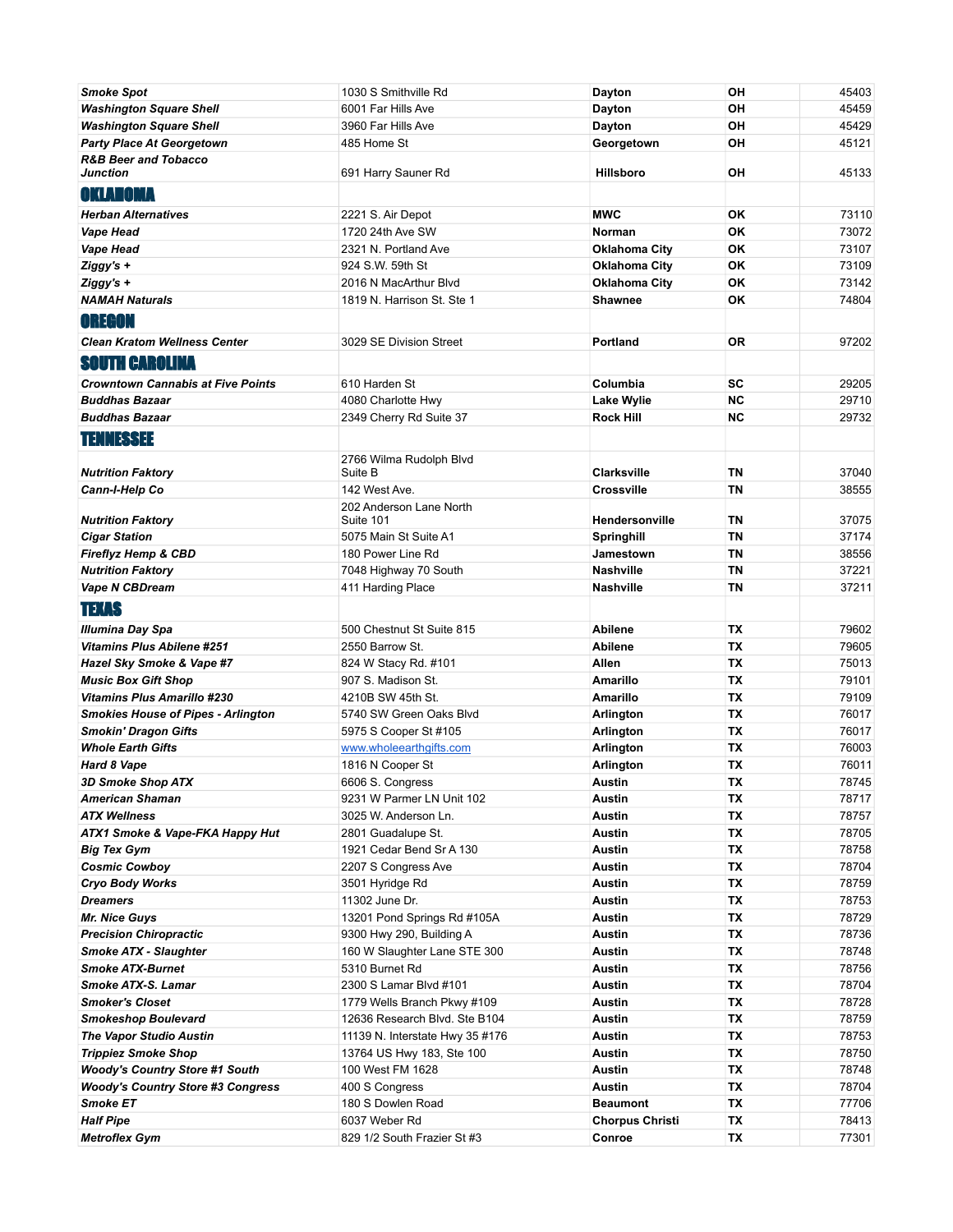| <b>Alien Smokeshop/Alien Botanicals</b>                                 | 9081 FM 78 #102                   | Converse              | ТX        | 78109 |
|-------------------------------------------------------------------------|-----------------------------------|-----------------------|-----------|-------|
| A Stop                                                                  | 116 Copperas Cove                 | <b>Copperas Cove</b>  | <b>TX</b> | 76522 |
| A Stop                                                                  | 2102 South FM 116                 | <b>Copperas Cove</b>  | <b>TX</b> | 76522 |
| <b>CBD Plus USA</b>                                                     | 6410 Weber Road, #9               | Corpus Christi        | <b>TX</b> | 78413 |
| <b>Galactic Papes &amp; Vapes</b>                                       | 3521 S Staples St                 | <b>Corpus Christi</b> | TX        | 78415 |
| <b>House of Hemp</b>                                                    | 2033 Airline Rd Suite G-1         | <b>Corpus Christi</b> | TX        | 78412 |
| <b>Your Happy Place</b>                                                 | 2541 South Padre Island           | Corpus Christi        | <b>TX</b> | 78415 |
| <b>Retro Revolution</b>                                                 | 5429 Greenville Ave               | <b>Dallas</b>         | <b>TX</b> | 75206 |
| <b>Azazel's Smoke Shop</b>                                              | 12201 Pearce Ln Unit 200          | Del Valle             | TX        | 78617 |
| Karma Smoke Shop - Flower Mound                                         | 2601 Flower Mound Rd #121         | <b>Flower Mound</b>   | ТX        | 75028 |
| <b>HW Wellness-CBD Plus</b>                                             | 14300 Hwy 121 Suite 190           | <b>Frisco</b>         | <b>TX</b> | 75035 |
| <b>ABC Smoke</b>                                                        | 5910 Azle Ave Suite 500           | <b>Fort Worth</b>     | <b>TX</b> | 76106 |
| Cloud 9 Vapor                                                           | 7355 North Beach Street Suite 141 | Fort Worth            | TX        | 76137 |
| <b>Smokies House of Pipes - Ft. Worth</b>                               | 5725 Camp Bowie Blvd              | Ft. Worth             | TX        | 76107 |
| <b>Smokin' Dragon Gifts</b>                                             | 10621 South Fwy,                  | Fort Worth            | <b>TX</b> | 76140 |
| Karma Smoke Shop - Karma Grapevine                                      | 600 W. Northwest Hwy #D           | Grapevine             | ТX        | 76051 |
| <b>Hybrid Gas Stop</b>                                                  | 4600 Denton Hwy                   | <b>Haltom City</b>    | TX        | 76117 |
| <b>Inward Minds</b>                                                     | 300 W Central Texas Expy Ste 111  | <b>Harker Heights</b> | <b>TX</b> | 76548 |
| <b>Haslet Vapor</b>                                                     | 2488 Avondale Haslet Rd STE #148  | Haslet                | <b>TX</b> | 76052 |
| <b>Supernova Smoke Shop #5</b>                                          | 11851 Bandera Rd. #118            | <b>Helotes</b>        | TX        | 78023 |
| Mary Jane's CBD Dispensary - Smoke & Vape S 11836 Bandera Rd            |                                   | <b>Helotes</b>        | ТX        | 78023 |
| <b>Bomdiggidy Glass Gallery</b>                                         | 2155 Durham Dr ste 103            | Houston               | <b>TX</b> | 77007 |
| <b>Joint Custody</b>                                                    | 5526 Petty St                     | Houston               | <b>TX</b> | 77007 |
| <b>Natural Ways CBD &amp; More</b>                                      | 9274 FM 1960 West                 | Houston               | TX        | 77070 |
| <b>Natural Ways CBD &amp; More</b>                                      | 3809 Atascocita Rd #500           | Humble                | <b>TX</b> | 77369 |
| <b>Puff King Smoke Shop</b>                                             | 333 W. Bedford Eules Rd           | Hurst                 | <b>TX</b> | 76053 |
| <b>Woody's Country Store #2 Hutto</b>                                   | 625 Chris Kelley Blvd             | Hutto                 | <b>TX</b> | 78634 |
| Karma Smoke Shop - Keller                                               | 101 Bear Creek Pkwy #C            | Keller                | <b>TX</b> | 76248 |
| <b>Kerrville Kratom CBD</b>                                             | 511 Junction Hwy                  | Kerrville             | <b>TX</b> | 78028 |
| <b>The Kratom Bar</b>                                                   | 448 Sidney Baker St               | Kerrville             | <b>TX</b> | 78028 |
| <b>Fresh N Pure</b>                                                     | 2809 W Stan Schlueter Loop        | Killeen               | <b>TX</b> | 76549 |
| <b>Moonie's Hemporium</b>                                               | 517 E.3rd St.                     | Lampasas              | TX        | 76550 |
| <b>Whitewing Market</b>                                                 | 2036 Hwy 183                      | Leander               | TX        | 78641 |
| <b>Vitamins Plus Longview #200</b>                                      | 2321 W. Loop 281                  | Longview              | <b>TX</b> | 75604 |
| <b>Headhunter's Smokeshop</b>                                           | 2146 19th St                      | Lubbock               | <b>TX</b> | 79401 |
| <b>Headhunter's Smokeshop</b>                                           | 2602 34th St                      | Lubbock               | TX        | 79410 |
| <b>Headhunter's Smokeshop</b>                                           | 3419 82ND STREET                  | Lubbock               | TX        | 79423 |
| <b>Headhunter's Smokeshop</b>                                           | 2910 Slide Road                   | Lubbock               | <b>TX</b> | 79407 |
| <b>Vitamins Plus Lubbock #262</b>                                       | 5109 82nd St STE1                 | Lubbock               | <b>TX</b> | 79424 |
| <b>Natural Ways CBD &amp; More</b>                                      | 26550 Nichols Sawmill Rd #A       | Magnolia              | TX        | 77355 |
| Swing By                                                                | 705 N MAIN ST STE 101             | Maypearl              | ТX        | 76064 |
| Rev Up Smoke and Gift                                                   | 3205 W Cuthbert Ave. ste B4       | <b>Midland</b>        | ТX        | 79701 |
| <b>Hop's Smoke Shop</b>                                                 | 12650 TX-312909 Nederland Ave.    | Nederland             | ТX        | 77627 |
| <b>Supernova Smoke Shop #7</b>                                          | 2084 Central Plaza Suite 10       | <b>New Braunfels</b>  | TX        | 78130 |
| <b>Level Up Smoke And Gift</b>                                          | 2820 N County Rd West             | Odessa                | ТX        | 79764 |
| <b>Relaxx CBD</b>                                                       | 5011 Fairmont Pkwy                | Pasadena              | ТX        | 77505 |
| <b>Vintage Vapor</b>                                                    | 2700 Pecan St. W #305             | Pflugerville          | ТX        | 78660 |
| <b>Port A Vape Shop</b>                                                 | 315 S. Alister #108               | <b>Port Aransas</b>   | ТX        | 78373 |
| <b>Headhunter's Smokeshop</b>                                           | 107 S Tarnava St                  | Port Isabel           | ТX        | 78578 |
| <b>Smokes N Edibles</b>                                                 | 505 I-35 South East Service Road  | Red Oak               | TX        | 75154 |
| <b>Good Life Organics</b>                                               | 3112 Faye Dr. Apt. E              | <b>Richland Hills</b> | TX        | 76118 |
| R-Oaks (River Oaks) Smoke Vape Kratom Delta 5504 River Oaks Blvd, ste B |                                   | <b>River Oaks</b>     | ТX        | 76114 |
| <b>Smoke Plus</b>                                                       | 1200 S Blue Mound Rd              | Saginaw               | ТX        | 76131 |
| <b>Alien Smokeshop</b>                                                  | 13515 Nacogdoches Rd              | San Antonio           | ТX        | 78217 |
| Alien Smokeshop/Alien Botanicals                                        | 6565 Babcock Rd #22               | San Antonio           | ТX        | 78249 |
| <b>Blaze Bros Smoke Shop</b>                                            | 26610 US-281 #5                   | San Antonio           | ТX        | 78260 |
| <b>Cadena Enterprises</b>                                               | 26623 Sparrow Ridge               | San Antonio           | ТX        | 78261 |
| <b>Cloud Factory Vape and Smoke</b>                                     | 11010 Culebra Rd Suite 103        | San Antonio           | ТX        | 78253 |
| <b>Down Home Roots</b>                                                  | 26210 Canyon Golf Rd Suite 102    | San Antonio           | ТX        | 78260 |
| <b>Emerald Forest CBD, Smoke &amp; Vape</b>                             | 8103 Bandera Rd Suite #100        | San Antonio           | ТX        | 78250 |
| <b>Emerald Forest CBD, Smoke &amp; Vape</b>                             | 9230 Potranco Rd Ste 107          | San Antonio           | TX        | 78251 |
| Hazel Sky Smoke & Vape #1                                               | 5244 Fredericksburg Rd.           | San Antonio           | TX        | 78229 |